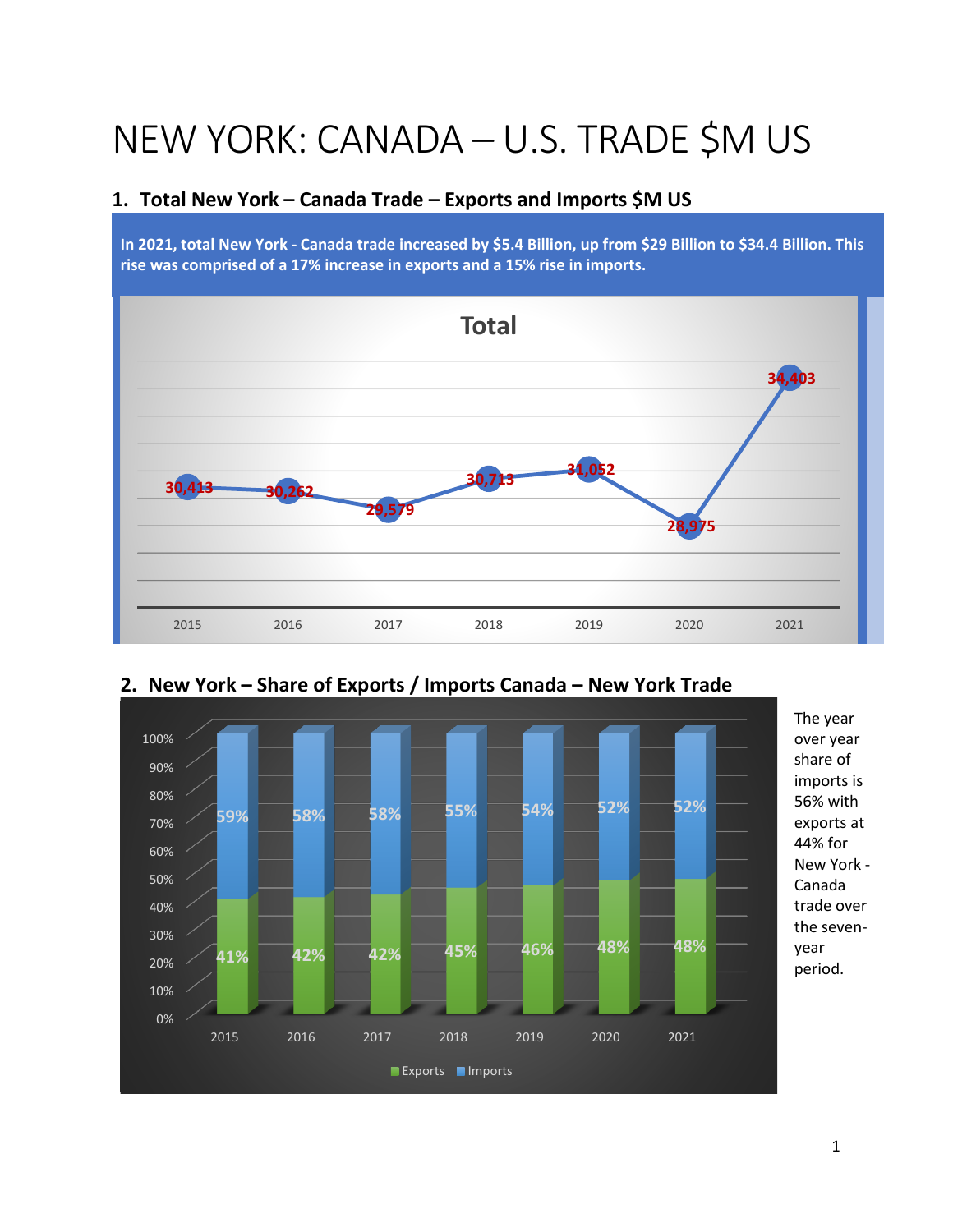

## **3. Major Commodities of New York – Canada Trade: Total US\$M**

**4. Major Commodities of New York – Canada Trade: Exports US\$M**

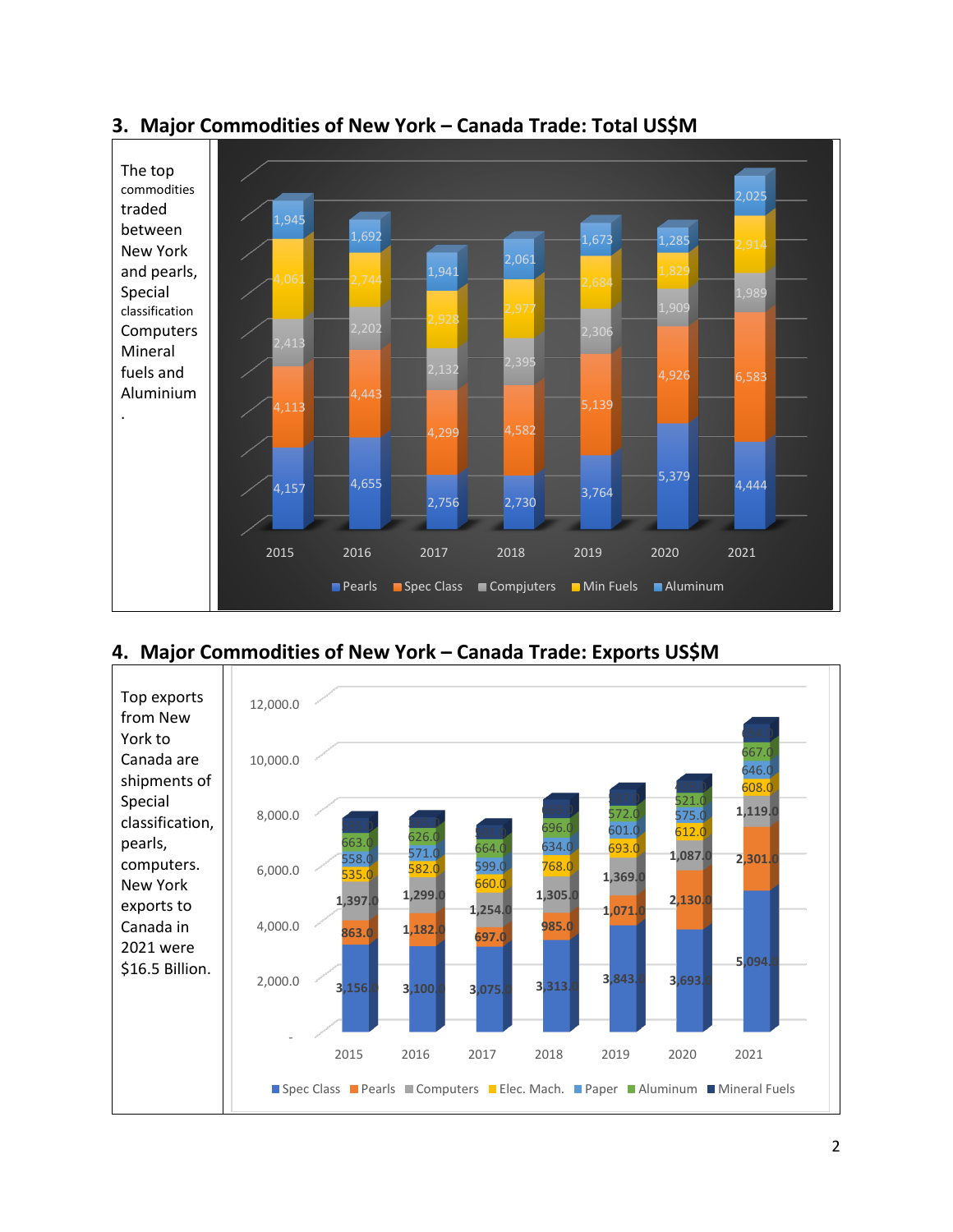

# **5. Major Commodities of New York – Canada Trade: Imports US\$M**



### **6. TOP TRADING PARTNERS: New York – Canadian Provinces US\$M**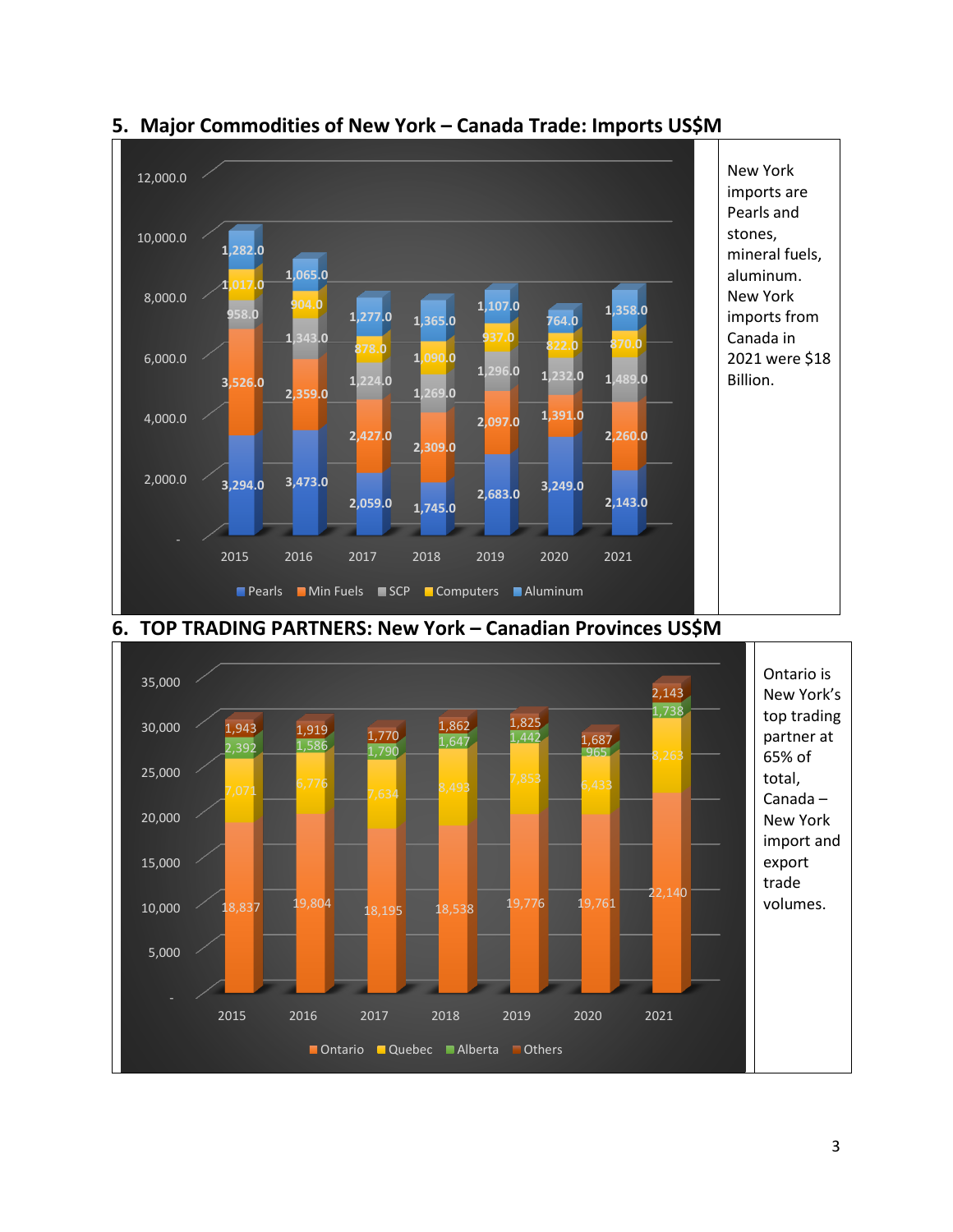![](_page_3_Figure_0.jpeg)

## **7. TOP STATES TRADING WITH CANADA THROUGH NEW YORK US\$M**

### **8. TOP MODES of Transportation: Canada - US TRADE THROUGH New York**

![](_page_3_Figure_3.jpeg)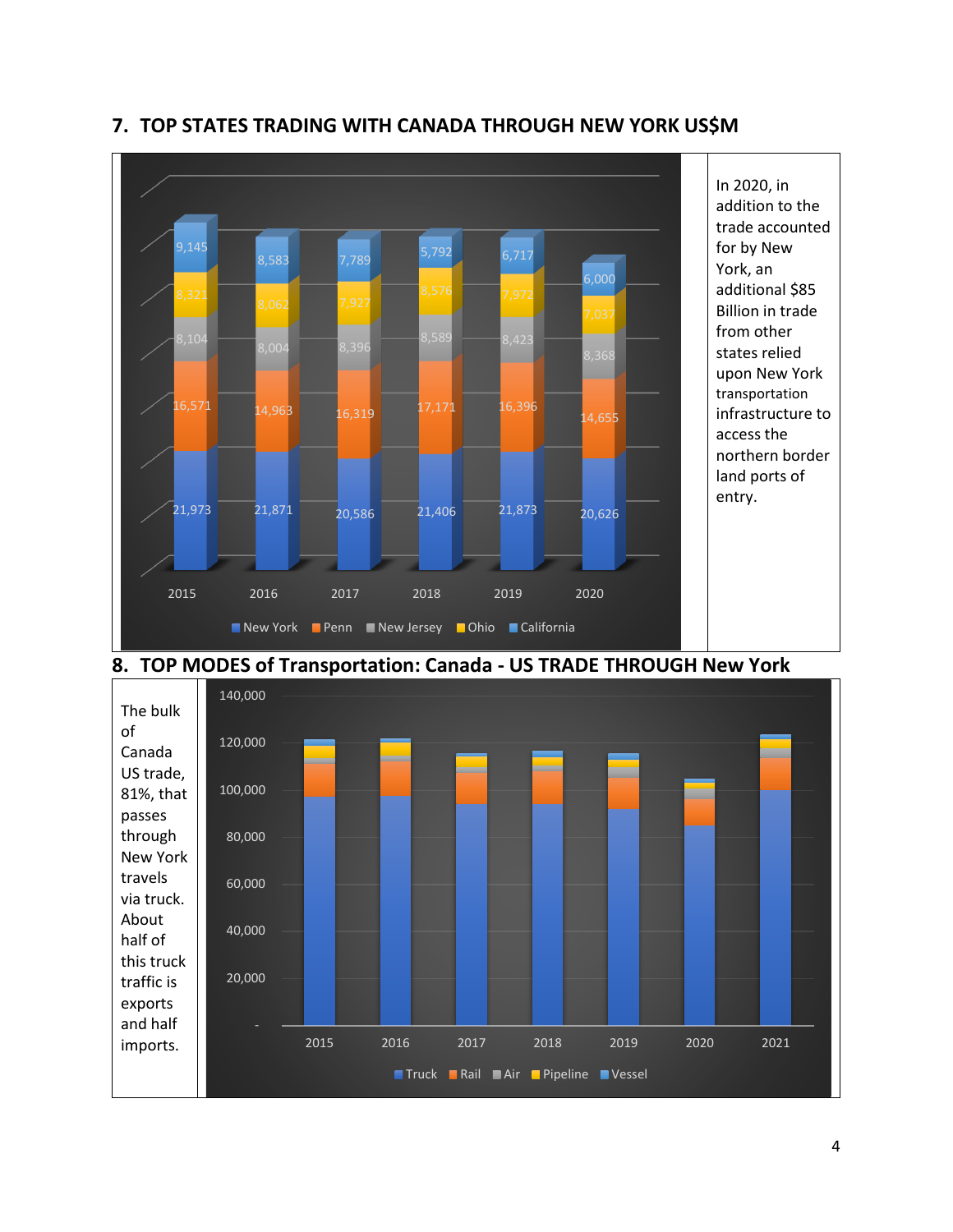![](_page_4_Figure_0.jpeg)

### **9. TOP New York Ports of Entry for Canada – US Trade**

![](_page_4_Figure_2.jpeg)

![](_page_4_Figure_3.jpeg)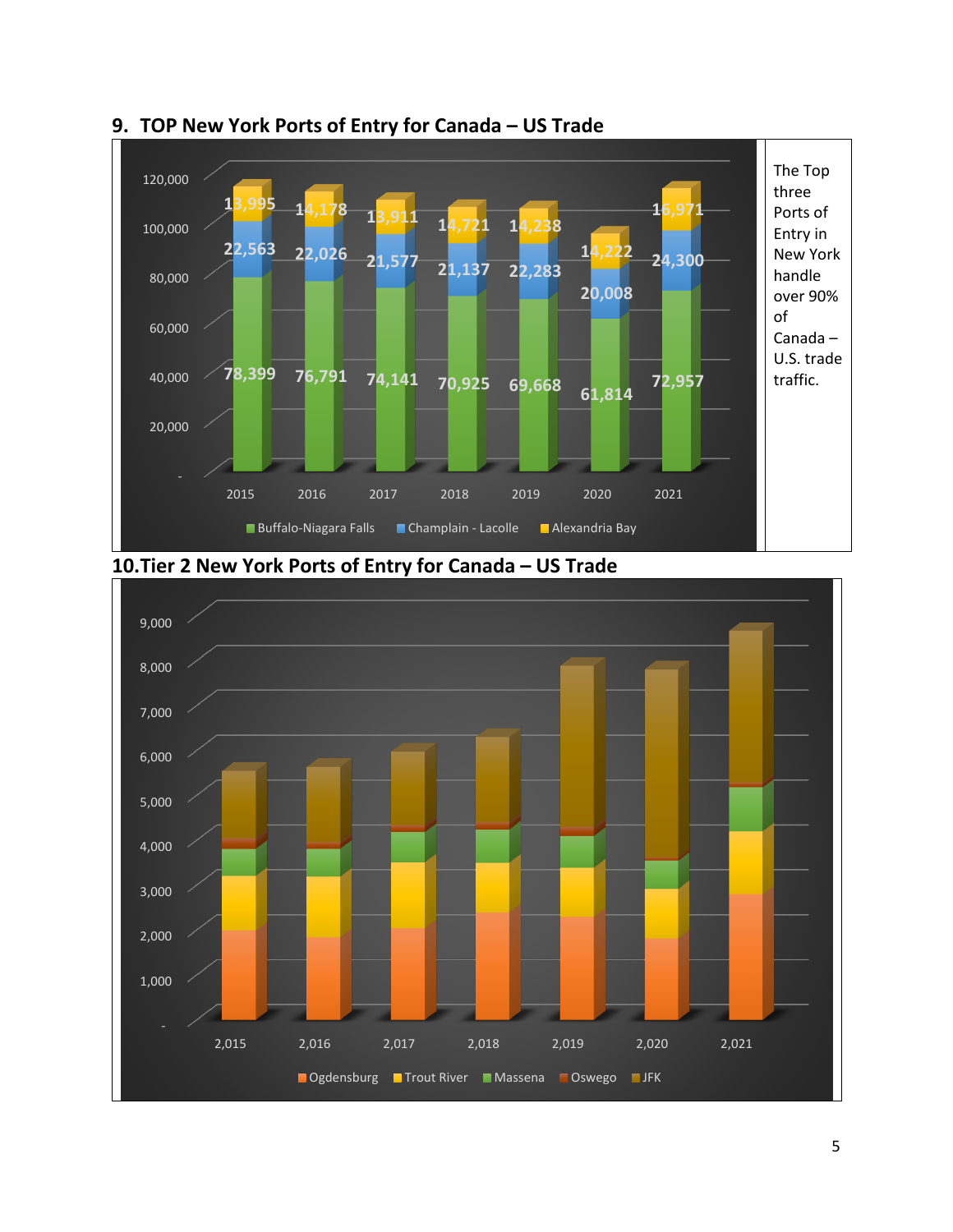| <b>NEW YORK TRADE \$ M US</b>                                      |         |                                             |         |         |         |         |         |  |
|--------------------------------------------------------------------|---------|---------------------------------------------|---------|---------|---------|---------|---------|--|
|                                                                    | 2015    | 2016                                        | 2017    | 2018    | 2019    | 2020    | 2021    |  |
| <b>Exports \$Billion</b>                                           | 12.4    | 12.6                                        | 12.6    | 13.8    | 14.2    | 13.8    | 16.5    |  |
| Imports \$B                                                        | 18.0    | 17.7                                        | 17.0    | 16.9    | 16.9    | 15.2    | 17.9    |  |
| Total \$B                                                          | 30.4    | 30.3                                        | 29.6    | 30.7    | 31.1    | 29.0    | 34.4    |  |
| <b>\$Million</b>                                                   | 2015    | 2016                                        | 2017    | 2018    | 2019    | 2020    | 2021    |  |
| <b>Total</b>                                                       | 30,413  | 30,262                                      | 29,579  | 30,713  | 31,052  | 28,975  | 34,403  |  |
| % Exports                                                          | 41%     | 42%                                         | 42%     | 45%     | 46%     | 48%     | 48%     |  |
| <b>Exports</b>                                                     | 12,411  | 12,595                                      | 12,567  | 13,805  | 14,186  | 13,773  | 16,533  |  |
| <b>Imports</b>                                                     | 18,002  | 17,667                                      | 17,012  | 16,908  | 16,866  | 15,202  | 17,869  |  |
| %Imports                                                           | 59.2%   | 58.4%                                       | 57.5%   | 55.1%   | 54.3%   | 52.5%   | 51.9%   |  |
| Total Canada - U.S. Trade Traffic passing through New York by Mode |         |                                             |         |         |         |         |         |  |
|                                                                    | 2015    | 2016                                        | 2017    | 2018    | 2019    | 2020    | 2021    |  |
| <b>Truck</b>                                                       | 97,566  | 97,748                                      | 94,123  | 94,401  | 92,345  | 85,283  | 100,305 |  |
| Rail                                                               | 13,874  | 14,688                                      | 13,378  | 13,723  | 13,255  | 10,989  | 13,452  |  |
| Air                                                                | 2,332   | 2,432                                       | 2,334   | 2,660   | 4,380   | 4,814   | 4,169   |  |
| Pipeline                                                           | 5,300   | 5,775                                       | 4,599   | 3,311   | 3,049   | 2,139   | 4,072   |  |
| vessel                                                             | 2,464   | 1,105                                       | 1,284   | 2,655   | 2,638   | 1,555   | 1,688   |  |
| All modes                                                          | 121,536 | 121,748                                     | 115,718 | 116,750 | 115,667 | 104,780 | 123,686 |  |
| %Truck                                                             | 80.3%   | 80.3%                                       | 80.3%   | 80.3%   | 80.3%   | 80.3%   | 80.3%   |  |
|                                                                    |         | Canada - US Trade by State through New York |         |         |         |         |         |  |
|                                                                    | 2015    | 2016                                        | 2017    | 2018    | 2019    | 2020    | 2021    |  |
| <b>New York</b>                                                    | 21,973  | 21,871                                      | 20,586  | 21,406  | 21,873  | 20,626  |         |  |
| Penn                                                               | 16,571  | 14,963                                      | 16,319  | 17,171  | 16,396  | 14,655  |         |  |
| <b>New Jersey</b>                                                  | 8,104   | 8,004                                       | 8,396   | 8,589   | 8,423   | 8,368   |         |  |
| Ohio                                                               | 8,321   | 8,062                                       | 7,927   | 8,576   | 7,972   | 7,037   |         |  |
| California                                                         | 9,145   | 8,583                                       | 7,789   | 5,792   | 6,717   | 6,000   |         |  |
| <b>TOTAL</b>                                                       | 42,141  | 39,612                                      | 40,431  | 40,128  | 39,508  | 36,060  |         |  |
| Top Commodities Traded by New York with Canada                     |         |                                             |         |         |         |         |         |  |
|                                                                    | 2015    | 2016                                        | 2017    | 2018    | 2019    | 2020    | 2021    |  |
| <b>Pearls</b>                                                      | 4,157   | 4,655                                       | 2,756   | 2,730   | 3,764   | 5,379   | 4,444   |  |
| <b>Spec Class</b>                                                  | 4,113   | 4,443                                       | 4,299   | 4,582   | 5,139   | 4,926   | 6,583   |  |
| <b>Computers</b>                                                   | 2,413   | 2,202                                       | 2,132   | 2,395   | 2,306   | 1,909   | 1,989   |  |
| <b>Min Fuels</b>                                                   | 4,061   | 2,744                                       | 2,928   | 2,977   | 2,684   | 1,829   | 2,914   |  |
| Aluminum                                                           | 1,945   | 1,692                                       | 1,941   | 2,061   | 1,673   | 1,285   | 2,025   |  |